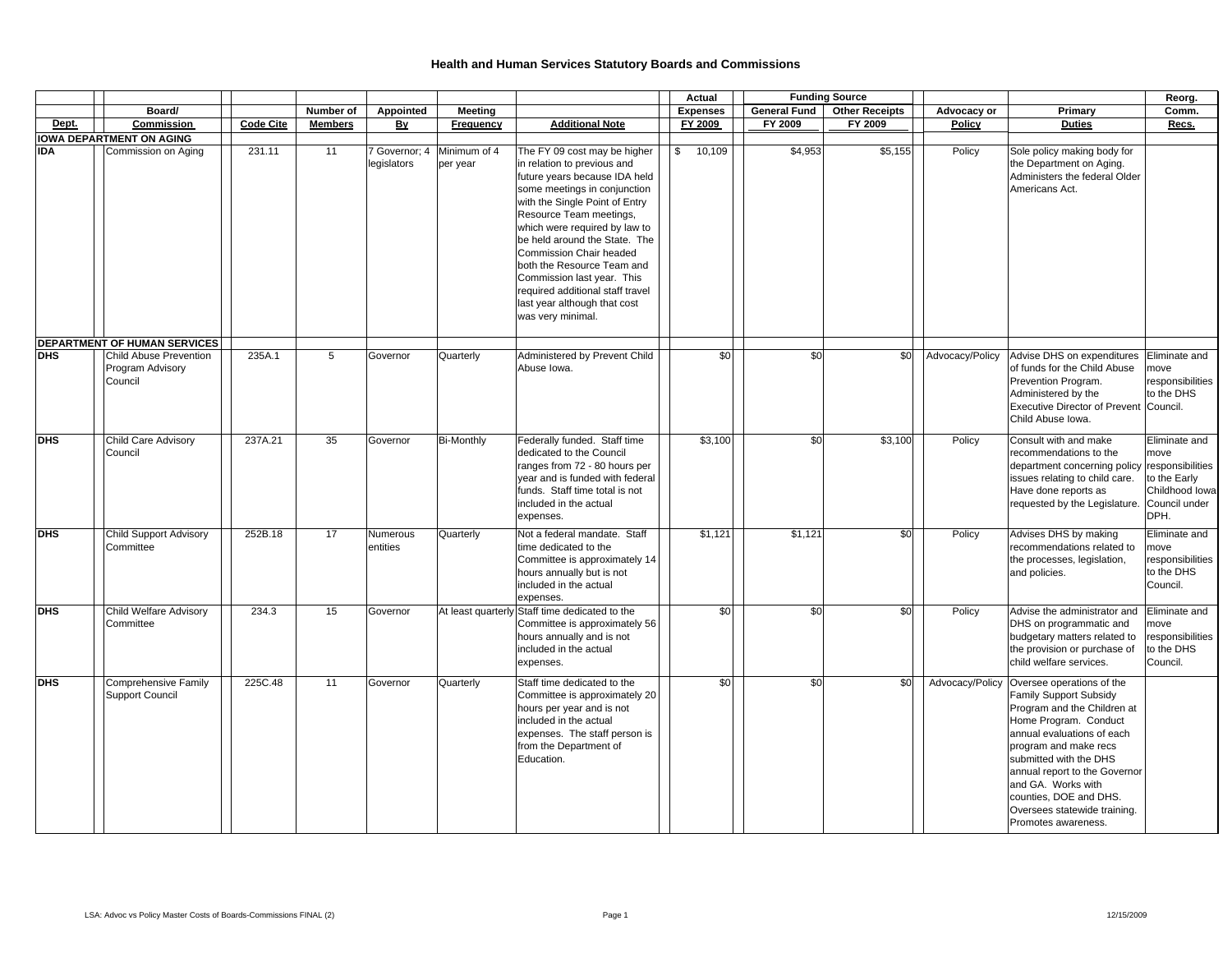|            |                                                                           |                  |                 |                                                         |                        |                                                                                                                                                                                                                                                                        | Actual          |                     | <b>Funding Source</b> |             |                                                                                                                                                                                                                 | Reorg.                                                                                                                                                          |
|------------|---------------------------------------------------------------------------|------------------|-----------------|---------------------------------------------------------|------------------------|------------------------------------------------------------------------------------------------------------------------------------------------------------------------------------------------------------------------------------------------------------------------|-----------------|---------------------|-----------------------|-------------|-----------------------------------------------------------------------------------------------------------------------------------------------------------------------------------------------------------------|-----------------------------------------------------------------------------------------------------------------------------------------------------------------|
|            | Board/                                                                    |                  | Number of       | Appointed                                               | Meeting                |                                                                                                                                                                                                                                                                        | <b>Expenses</b> | <b>General Fund</b> | <b>Other Receipts</b> | Advocacy or | Primary                                                                                                                                                                                                         | Comm.                                                                                                                                                           |
| Dept.      | Commission                                                                | <b>Code Cite</b> | <b>Members</b>  | By                                                      | Frequency              | <b>Additional Note</b>                                                                                                                                                                                                                                                 | FY 2009         | FY 2009             | FY 2009               | Policy      | <b>Duties</b>                                                                                                                                                                                                   | Recs.                                                                                                                                                           |
| <b>DHS</b> | Dependent Adult<br><b>Protective Advisory</b><br>Council                  | 235B.1           | 12              | 6 - Governor,<br>6.<br>Departments<br>and<br>Caregivers | Quarterly              | Staff time dedicated to the<br>Council is approximately 36<br>hours per year and is not<br>included in the actual<br>expenses.                                                                                                                                         | \$1,000         | \$1,000             | \$0                   | Advocacy    | Advises DHS, IDA, DIA,<br>DPH, DOC, DHR on<br>dependent adult abuse<br>matters. Makes recs to GA<br>and executive branch depts<br>but no required reporting.<br>Reviews recs and complaints<br>from the public. |                                                                                                                                                                 |
| <b>DHS</b> | HAWK-i Board                                                              | 5141.5           | $\overline{7}$  | Governor                                                | 6-12 times<br>annually | Staff time dedicated to the<br>Board is approximately 480<br>hours per year and is not<br>included in the actual<br>expenses.                                                                                                                                          | \$3,600         | \$3,600             | \$0                   | Policy      | Establishes policy, directs<br>DHS, and adopts rules<br>related to the Hawk-i<br>Program.                                                                                                                       |                                                                                                                                                                 |
| <b>DHS</b> | Human Services Council                                                    | 217.2            | $\overline{7}$  | Governor                                                | Monthly                | Staff time dedicated to the<br>Council is approximately 40<br>hours per year and is not<br>included in the actual<br>expenses.                                                                                                                                         | \$10,000        | \$10,000            | \$0                   | Policy      | Policymaking, rule adoption<br>and advisory capacity for<br>programs, etc. within the DHS Child Abuse<br>jurisdiction. Approves<br>budgets, new divisions, etc.                                                 | Absorb the<br>duties of the<br>Prevention<br>Program Adv.<br>Council, the<br>Child Support<br>Adv.<br>Committee,<br>and the Child<br>Welfare Adv.<br>Committee. |
| <b>DHS</b> | Governor's<br>Developmental<br><b>Disabilities Council</b>                | 225C.3           | 21              | Governor                                                | 6 times                | Staff time dedicated to the<br>Council totaled \$2,201 for FY<br>2009 and meeting expenses<br>totaled \$120.                                                                                                                                                           | \$2,321         | \$2,321             | \$0                   | Advocacy    | Advocates for the<br>development of services for<br>lowans with developmental<br>disabilities.<br>Www.idaction.org                                                                                              | Would likely<br>move from<br>DHS to DPH<br>with the move<br>of the Mental<br>Health/<br>Developmental<br><b>Disabilities</b><br>Division of<br>DHS to DPH.      |
| <b>DHS</b> | <b>Medical Assistance</b><br><b>Advisory Council</b>                      | 249A.4B          | $\overline{73}$ | Various<br>business<br>entities                         | Quarterly<br>(maximum) |                                                                                                                                                                                                                                                                        | \$0             | \$0                 | \$0                   | Policy      | Created to comply with<br>provisions in the federal<br>Social Security Act and to<br>advise DHS and the<br>Legislature about health and<br>medical services under the<br>Program.                               |                                                                                                                                                                 |
| <b>DHS</b> | <b>Drug Utilization Review</b><br>Commission (DUR)                        | 249A.24          | $\overline{9}$  | DHS                                                     | 8 times a year         | The expenses are included in<br>the DUR contract amount and<br>are paid by the contractor<br>directly to the Commission<br>members. Staff time dedicated<br>to the Commission is<br>approximately 292 hours per<br>year and is not included in the<br>actual expenses. | \$31,000        | \$0                 | \$31,000              | Policy      | Conduct the monitoring and<br>utilization efforts required by<br>federal legislation for DHS.<br>Makes recs to the Human<br>Services Council and<br>provides an evaluation to the<br>HHS subcommittee annually. |                                                                                                                                                                 |
| <b>DHS</b> | <b>Medical Assistance</b><br>Pharmaceutical and<br>Therapeutics Committee | 249A.20A         | 9               | Governor                                                | Quarterly              | Staff time dedicated to the<br>Committee is approximately<br>1,088 - 1,348 hours annually<br>and is not included in the<br>actual expenses.                                                                                                                            | \$18,000        | \$18,000            | \$0                   | Policy      | Develops and reviews the<br>Preferred Drug List and<br>makes recs to the DHS.                                                                                                                                   |                                                                                                                                                                 |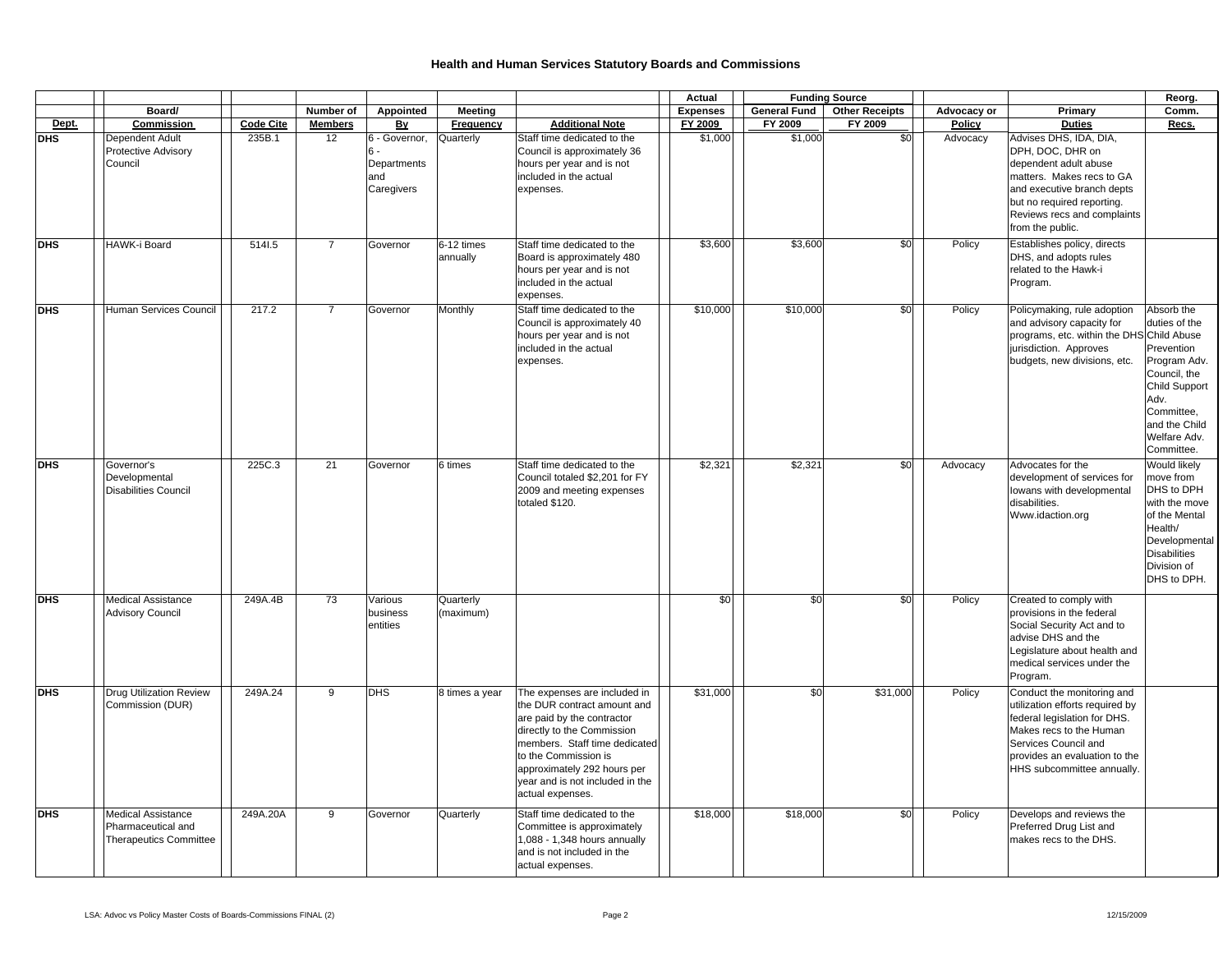|                         |                                                                           |                   |                 |                                                                       |                                 |                                                                                                                                                                                                                                                            | Actual          |                     | <b>Funding Source</b> |                         |                                                                                                                                                                                                                                                                                                                                                                       | Reorg.                                                                                                                                                  |
|-------------------------|---------------------------------------------------------------------------|-------------------|-----------------|-----------------------------------------------------------------------|---------------------------------|------------------------------------------------------------------------------------------------------------------------------------------------------------------------------------------------------------------------------------------------------------|-----------------|---------------------|-----------------------|-------------------------|-----------------------------------------------------------------------------------------------------------------------------------------------------------------------------------------------------------------------------------------------------------------------------------------------------------------------------------------------------------------------|---------------------------------------------------------------------------------------------------------------------------------------------------------|
|                         | Board/                                                                    |                   | Number of       | Appointed                                                             | Meeting                         |                                                                                                                                                                                                                                                            | <b>Expenses</b> | <b>General Fund</b> | <b>Other Receipts</b> | Advocacy or             | Primary                                                                                                                                                                                                                                                                                                                                                               | Comm.                                                                                                                                                   |
| Dept.                   | Commission                                                                | <b>Code Cite</b>  | <b>Members</b>  | <b>By</b>                                                             | Frequency                       | <b>Additional Note</b>                                                                                                                                                                                                                                     | FY 2009         | FY 2009             | FY 2009               | Policy                  | <b>Duties</b>                                                                                                                                                                                                                                                                                                                                                         | Recs.                                                                                                                                                   |
| DHS                     | <b>Medical Assistance</b><br>Projections and<br><b>Assessment Council</b> | 249J.20           | 8               | Legislature                                                           | Annually                        |                                                                                                                                                                                                                                                            | \$0             | \$0                 | \$0                   | Policy                  | Reviews and makes recs to<br>DHS related to financial<br>issues, auditing reports and<br>contracts.                                                                                                                                                                                                                                                                   |                                                                                                                                                         |
| <b>DHS</b>              | <b>Medical Assistance</b><br><b>Quality Improvement</b><br>Council        | 249A.36           | $\overline{7}$  | Legislature                                                           | Quarterly<br>(minimum)          |                                                                                                                                                                                                                                                            | \$0             | \$0                 | \$0                   | Policy                  | Evaluates clinical outcomes<br>and satisfaction of consumers<br>and providers within the<br>Program. Coordinates efforts<br>around the annual third party<br>cost and quality evaluation.                                                                                                                                                                             |                                                                                                                                                         |
| <b>DHS</b>              | Mental Health Risk Pool<br>Board                                          | 426B.5(2)         | 9               | Governor                                                              | Annually                        | The travel and meal costs for<br>Board members are paid by<br>the county of origin. Board<br>members are not paid for<br>attending meetings. Staff time<br>dedicated to the Board totaled<br>\$2,990 for FY 2009 and<br>meeting expenses totaled<br>\$270. | \$3,260         | \$3,260             | \$0                   | Policy                  | Administers the counties risk<br>pool application process.                                                                                                                                                                                                                                                                                                            |                                                                                                                                                         |
| <b>DHS</b>              | MH/MR/DD/BI<br>Commission                                                 | 225C.5            | 17              | Governor                                                              | Monthly<br>minimum 4)<br>times) | Staff time dedicated to the<br>Commission totaled \$46.532<br>for FY 2009 and meeting<br>expenses totaled \$19,080.                                                                                                                                        | \$65,612        | \$65,612            | \$0                   | Policy                  | Advises DHS on the<br>disabilities services system in<br>lowa. Adopts standards and<br>provides accreditation for<br>community mental health<br>centers, services, and<br>programs. Adopts standards<br>of care for those with mental<br>health and mental retardation<br>in county care facilities.<br>Submits a bi-annual report to DHS to DPH.<br>GA and Governor. | Would likely<br>move from<br>DHS to DPH<br>with the<br>proposed move<br>of the Mental<br>Health/Develop<br>mental<br><b>Disabilities</b><br>Division of |
| <b>DHS</b>              | <b>Prevention of Disabilities</b><br><b>Policy Council</b>                | 225B.3            | 13              | 9 Governor,<br>subject to<br>Senate<br>confirmation; 4<br>legislators | 6 times per year                | Staff time dedicated to the<br>Council totaled \$3,971 for FY<br>2009 and meeting expenses<br>totaled \$160.                                                                                                                                               | \$4,131         | \$160               | \$0                   | Policy                  | Will sunset on July 1, 2011.<br>Created in 1992 to oversee<br>the planning, implementation,<br>and evaluation of a<br>coordinated strategy for the<br>prevention of disabilities<br>among State depts. based on Health/Develop<br>the 1988 Iowa State Plan for<br>the Prevention of<br>Developmental Disabilities.                                                    | Would likely<br>move from<br>DHS to DPH<br>with the<br>proposed move<br>of the Mental<br>mental<br><b>Disabilities</b><br>Division of<br>DHS to DPH.    |
|                         | DEPARTMENT OF PUBLIC HEALTH                                               |                   |                 |                                                                       |                                 |                                                                                                                                                                                                                                                            |                 |                     |                       |                         |                                                                                                                                                                                                                                                                                                                                                                       |                                                                                                                                                         |
| <b>Licensing Boards</b> |                                                                           |                   |                 |                                                                       |                                 |                                                                                                                                                                                                                                                            |                 |                     |                       |                         |                                                                                                                                                                                                                                                                                                                                                                       |                                                                                                                                                         |
| <b>DPH</b>              | Board of Athletic Training                                                | 147.12,<br>147.14 | $\overline{7}$  | Governor                                                              | Not specified                   | <b>Retained Fees</b>                                                                                                                                                                                                                                       | \$197           |                     | \$197                 | Regulatory/Fee<br>Based | Regulation and investigation<br>of complaints.                                                                                                                                                                                                                                                                                                                        |                                                                                                                                                         |
| <b>DPH</b>              | Board of Barbering                                                        | 147.12,<br>147.14 | $5\phantom{.0}$ | Governor                                                              | Not specified                   | <b>Retained Fees</b>                                                                                                                                                                                                                                       | \$7,308         |                     | \$7,308               | Regulatory/Fee<br>Based | Regulation and investigation<br>of complaints.                                                                                                                                                                                                                                                                                                                        |                                                                                                                                                         |
| <b>DPH</b>              | Board of Behavioral<br>Science                                            | 147.12,<br>147.14 | $\overline{9}$  | Governor                                                              | Not specified                   | <b>Retained Fees</b>                                                                                                                                                                                                                                       | \$3,866         |                     | \$3,866               | Regulatory/Fee<br>Based | Regulation and investigation<br>of complaints.                                                                                                                                                                                                                                                                                                                        |                                                                                                                                                         |
| <b>DPH</b>              | Board of Chiropractic                                                     | 147.12,<br>147.14 | $\overline{7}$  | Governor                                                              | Not specified                   | <b>Retained Fees</b>                                                                                                                                                                                                                                       | \$3,876         |                     | \$3,876               | Regulatory/Fee<br>Based | Regulation and investigation<br>of complaints.                                                                                                                                                                                                                                                                                                                        |                                                                                                                                                         |
| <b>DPH</b>              | Board of Cosmetology<br><b>Arts and Sciences</b>                          | 147.12,<br>147.14 | $\overline{7}$  | Governor                                                              | Not specified                   | <b>Retained Fees</b>                                                                                                                                                                                                                                       | \$12,229        |                     | \$12,229              | Regulatory/Fee<br>Based | Regulation and investigation<br>of complaints.                                                                                                                                                                                                                                                                                                                        |                                                                                                                                                         |

 $\overline{a}$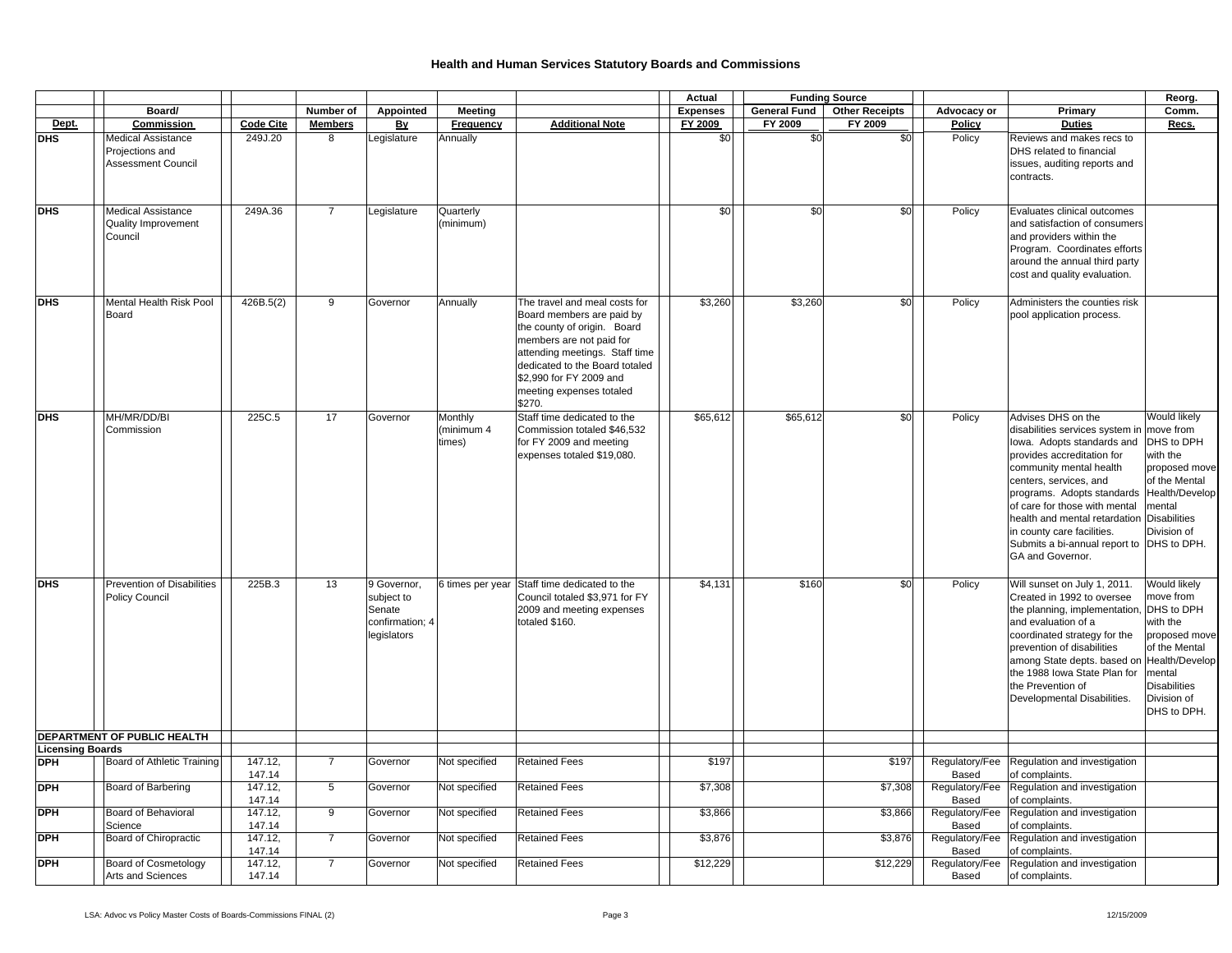|            |                                                                     |                          |                |                                          |               |                                                                                                                            | Actual          |                     | <b>Funding Source</b> |                         |                                                                                                                                                                                                                                                                                                  | Reorg.                                                                         |
|------------|---------------------------------------------------------------------|--------------------------|----------------|------------------------------------------|---------------|----------------------------------------------------------------------------------------------------------------------------|-----------------|---------------------|-----------------------|-------------------------|--------------------------------------------------------------------------------------------------------------------------------------------------------------------------------------------------------------------------------------------------------------------------------------------------|--------------------------------------------------------------------------------|
|            | Board/                                                              |                          | Number of      | Appointed                                | Meeting       |                                                                                                                            | <b>Expenses</b> | <b>General Fund</b> | <b>Other Receipts</b> | Advocacy or             | Primary                                                                                                                                                                                                                                                                                          | Comm.                                                                          |
| Dept.      | Commission                                                          | <b>Code Cite</b>         | <b>Members</b> | By                                       | Frequency     | <b>Additional Note</b>                                                                                                     | FY 2009         | FY 2009             | FY 2009               | Policy                  | <b>Duties</b>                                                                                                                                                                                                                                                                                    | Recs.                                                                          |
| DPH        | <b>Board of Dietetics</b>                                           | 147.12,<br>147.14        | 5              | Governor                                 | Not specified | <b>Retained Fees</b>                                                                                                       | \$492           |                     | \$492                 | Regulatory/Fee<br>Based | Regulation and investigation<br>of complaints.                                                                                                                                                                                                                                                   |                                                                                |
| DPH        | Board of Hearing Aid<br><b>Dispensers</b>                           | 147.14,<br>154A.2        | 5              | Governor                                 | Not specified | <b>Retained Fees</b>                                                                                                       | \$3,290         |                     | \$3,290               | Regulatory/Fee<br>Based | Regulation and investigation<br>of complaints.                                                                                                                                                                                                                                                   |                                                                                |
| DPH        | Board of Massage<br><b>Therapy Examiners</b>                        | 147.12,<br>147.14        | $\overline{7}$ | Governor                                 | Not specified | <b>Retained Fees</b>                                                                                                       | \$109           |                     | \$109                 | Regulatory/Fee<br>Based | Regulation and investigation<br>of complaints.                                                                                                                                                                                                                                                   |                                                                                |
| <b>DPH</b> | <b>Board of Medicine</b>                                            | 147.12,<br>147.14        | 10             | Governor                                 | Not specified | <b>Retained Fees</b>                                                                                                       | 33,909          |                     | 33,909                | Regulatory/Fee<br>Based | Regulation and investigation<br>of complaints.                                                                                                                                                                                                                                                   |                                                                                |
| DPH        | Board of Mortuary<br>Science                                        | 147.12,<br>147.14        | $\overline{7}$ | Governor                                 | Not specified | <b>Retained Fees</b>                                                                                                       | \$3,778         |                     | \$3,778               | Regulatory/Fee<br>Based | Regulation and investigation<br>of complaints.                                                                                                                                                                                                                                                   |                                                                                |
| DPH        | Board of Nursing                                                    | 147.12,<br>147.15, 152.2 | $\overline{7}$ | Governor                                 | Quarterly     | One vacancy; Retained fees                                                                                                 | 43,460          |                     | 43,460                | Regulatory/Fee<br>Based | Regulation and investigation<br>of complaints.                                                                                                                                                                                                                                                   |                                                                                |
| DPH        | Board of Nursing Home<br>Administrators                             | 147.12,<br>147.14        | 9              | Governor                                 | Not specified | <b>Retained Fees</b>                                                                                                       | \$3,152         |                     | \$3,152               | Regulatory/Fee<br>Based | Regulation and investigation<br>of complaints.                                                                                                                                                                                                                                                   |                                                                                |
| <b>DPH</b> | <b>Board of Optometry</b>                                           | 147.12,<br>147.14        | $\overline{7}$ | Governor                                 | Not specified | <b>Retained Fees</b>                                                                                                       | \$3,366         |                     | \$3,366               | Regulatory/Fee<br>Based | Regulation and investigation<br>of complaints.                                                                                                                                                                                                                                                   |                                                                                |
| <b>DPH</b> | Board of Pharmacy                                                   | 147.12.<br>147.14        | $\overline{7}$ | Governor                                 | Not specified | <b>Retained Fees</b>                                                                                                       | 36,154          |                     | 36,154                | Regulatory/Fee<br>Based | Regulation and investigation<br>of complaints.                                                                                                                                                                                                                                                   |                                                                                |
| DPH        | Board of Physical and<br>Occupational Therapy                       | 147.12,<br>147.14        | $\overline{7}$ | Governor                                 | Not specified | <b>Retained Fees</b>                                                                                                       | \$4,052         |                     | \$4,052               | Regulatory/Fee<br>Based | Regulation and investigation<br>of complaints.                                                                                                                                                                                                                                                   |                                                                                |
| DPH        | Board of Physician<br>Assistants                                    | 147.12.<br>147.14        | 9              | Governor                                 | Not specified | <b>Retained Fees</b>                                                                                                       | \$4,449         |                     | \$4,449               | Regulatory/Fee<br>Based | Regulation and investigation<br>of complaints.                                                                                                                                                                                                                                                   |                                                                                |
| <b>DPH</b> | <b>Board of Podiatry</b>                                            | 147.12,<br>147.14        | $\overline{7}$ | Governor                                 | Not specified | <b>Retained Fees</b>                                                                                                       | \$1,776         |                     | \$1,776               | Regulatory/Fee<br>Based | Regulation and investigation<br>of complaints.                                                                                                                                                                                                                                                   |                                                                                |
| DPH        | Board of Psychology                                                 | 147.12,<br>147.14        | $\overline{7}$ | Governor                                 | Not specified | <b>Retained Fees</b>                                                                                                       | \$3,702         |                     | \$3,702               | Regulatory/Fee<br>Based | Regulation and investigation<br>of complaints.                                                                                                                                                                                                                                                   |                                                                                |
| DPH        | Board of Sign Language<br>Interpreters and<br>Translators           | 147.12,<br>147.14        | $\overline{7}$ | Governor                                 | Not specified | <b>Retained Fees</b>                                                                                                       | \$1,886         |                     | \$1,886               | Regulatory/Fee<br>Based | Regulation and investigation<br>of complaints.                                                                                                                                                                                                                                                   |                                                                                |
| DPH        | Board of Social Work                                                | 147.12,<br>147.14        | $\overline{7}$ | Governor                                 | Not specified | <b>Retained Fees</b>                                                                                                       | \$3,766         |                     | \$3,766               | Regulatory/Fee<br>Based | Regulation and investigation<br>of complaints.                                                                                                                                                                                                                                                   |                                                                                |
| <b>DPH</b> | Board of Speech<br>Pathology and Audiology                          | 147.12,<br>147.14        | $\overline{7}$ | Governor                                 | Not specified | <b>Retained Fees</b>                                                                                                       | None            |                     |                       | Regulatory/Fee<br>Based | Regulation and investigation<br>of complaints.                                                                                                                                                                                                                                                   |                                                                                |
| <b>DPH</b> | Dental Board                                                        | 147.12,<br>147.14        | 9              | Governor                                 | Not specified | As of August 25, 2009, 1 spot<br>was still vacant; retained fees                                                           | \$13,181        |                     | \$13,181              | Regulatory/Fee<br>Based | Regulation and investigation<br>of complaints.                                                                                                                                                                                                                                                   |                                                                                |
| DPH        | Plumbing and<br><b>Mechanical Systems</b><br><b>Examining Board</b> | 105.3                    | 11             | Governor                                 | Not specified | General Fund                                                                                                               | \$23,293        | \$23,293            |                       | Regulatory/Fee<br>Based | Regulation and investigation<br>of complaints.                                                                                                                                                                                                                                                   |                                                                                |
| DPH        | Advisory Council on<br><b>Brain Injuries</b>                        | 135.22A                  | 15             | 7 Ex Officio<br>Statutory; 9<br>Governor | Not specified | General Fund/Federal Funding.<br>Actively meeting. 0.70 FTE<br>positions at \$55,338. Meeting<br>expenses totaled \$3,800. | \$59,141        | \$3,803             | \$55,338              | Advocacy                | Promote meetings and<br>discussions related to brain<br>injury. Study and review<br>resources related to delivery<br>of services. Participate in<br>developing criteria for care.<br>Make recs to the Governor for<br>developing and administering<br>a state plan for brain injury<br>services. | Eliminate and<br>move<br>responsibilities<br>to the DPH<br>Board of<br>Health. |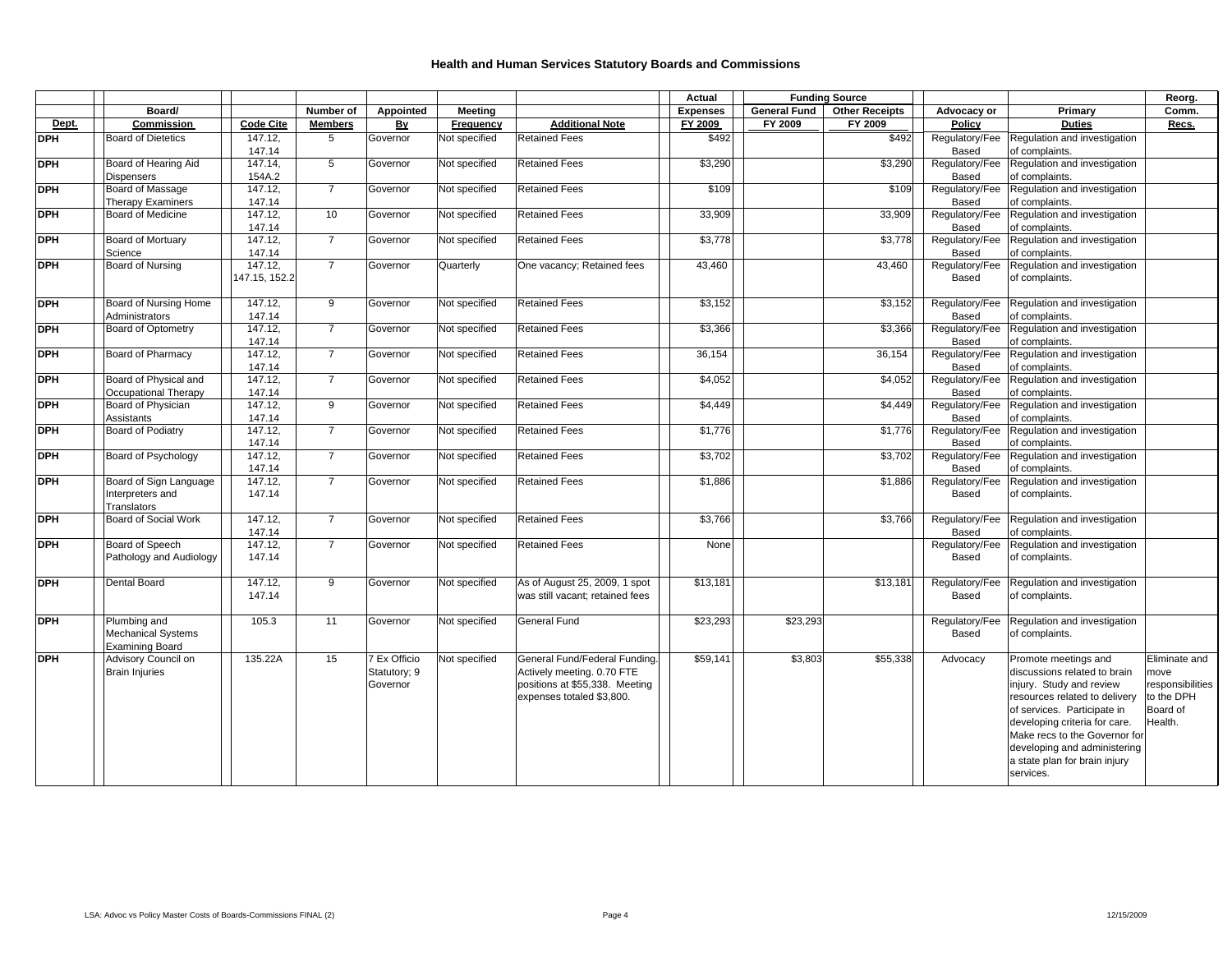|            |                                                                                                             |                  |                           |                                                                                      |                  |                                                                                                                                                                                                                                                                                                                                                                                                                                                         | Actual          |                     | <b>Funding Source</b> |             |                                                                                                                                                                                                                                                                                                                                                                                    | Reorg.                                                                         |
|------------|-------------------------------------------------------------------------------------------------------------|------------------|---------------------------|--------------------------------------------------------------------------------------|------------------|---------------------------------------------------------------------------------------------------------------------------------------------------------------------------------------------------------------------------------------------------------------------------------------------------------------------------------------------------------------------------------------------------------------------------------------------------------|-----------------|---------------------|-----------------------|-------------|------------------------------------------------------------------------------------------------------------------------------------------------------------------------------------------------------------------------------------------------------------------------------------------------------------------------------------------------------------------------------------|--------------------------------------------------------------------------------|
|            | Board/                                                                                                      |                  | Number of                 | Appointed                                                                            | <b>Meeting</b>   |                                                                                                                                                                                                                                                                                                                                                                                                                                                         | <b>Expenses</b> | <b>General Fund</b> | <b>Other Receipts</b> | Advocacy or | Primary                                                                                                                                                                                                                                                                                                                                                                            | Comm.                                                                          |
| Dept.      | Commission                                                                                                  | <b>Code Cite</b> | <b>Members</b>            | By                                                                                   | <b>Frequency</b> | <b>Additional Note</b>                                                                                                                                                                                                                                                                                                                                                                                                                                  | FY 2009         | FY 2009             | FY 2009               | Policy      | <b>Duties</b>                                                                                                                                                                                                                                                                                                                                                                      | Recs.                                                                          |
| <b>DPH</b> | <b>Other DPH Boards/Councils</b><br><b>Anatomical Gift Public</b><br><b>Awareness Advisory</b><br>Committee | 142C.16          | 11                        | 9 Statutory; 2<br>Director of<br><b>DPH</b>                                          | Not specified    | No longer meeting. 0.10 FTE<br>position at \$6,000 paid for by<br>donations. Rationale for<br>deauthorization: Only 3<br>committee conference call<br>meetings since Sept. 2005.<br>Ongoing activities usually done<br>by no more than 5 Committee<br>members, which could be done<br>by IDPH contacting specific<br>stakeholders to review bids,<br>review donor/recipient<br>reimbursement requests, and<br>to provide info for the annual<br>report. | \$6,000         |                     | \$6,000               | Policy      | Assists IDPH in the<br>acceptance of and awarding<br>of grants to promote donation<br>of anatomical gifts (organs<br>and tissues) in establishing<br>criteria used for application<br>and award process.<br>Examines anatomical gifts<br>system to identify<br>improvements or<br>enhancements that will<br>promote the system.<br>Recommends legislation to<br>improve State law. |                                                                                |
| <b>DPH</b> | Center for Rural Health<br>and Primary Care<br>Advisory Comm.                                               | 135.107          | 20                        | 7 Statutory; 9<br>Governor; 4<br>Legislators                                         | Not specified    | Actively meeting. Uses 0.25<br>FTE position at \$10,615.<br>Meeting costs were \$2,089.                                                                                                                                                                                                                                                                                                                                                                 | \$12,704        | \$12,704            |                       | Policy      | No delineated duties aside<br>from direction to regularly<br>meet with the Center's<br>director and the director for<br>the Center of Agricultural<br>Health and Safety. The<br>directors are supposed to<br>consult with the Council.<br>Website indicates they were<br>created to also advise staff in<br>the DPH Office of Rural<br>Health.                                     | Eliminate and<br>move<br>responsibilities<br>to the DPH<br>Board of<br>Health. |
| <b>DPH</b> | <b>Clinicians Advisory Panel</b>                                                                            | 135.162          | 9                         | <b>DPH</b>                                                                           |                  | 4 times quarterly The Panel shares 3.0 FTE<br>positions with the Medical<br>Home and Prevention and<br>Chronic Care Management<br>Advisory Councils at \$220,077.                                                                                                                                                                                                                                                                                       | \$220,077       | \$220,077           |                       |             | Established as part of state<br>health reform legislation. The<br>panel is to advise and<br>recommend to IDPH clinically<br>appropriate, evidence-based<br>best practices on the<br>implementation of the patient-<br>centered medical home and<br>the prevention and chronic<br>care management initiative.                                                                       |                                                                                |
| <b>DPH</b> | <b>Direct Care Worker</b><br><b>Advisory Council</b>                                                        | 2008 Acts        | Not specified Director of | <b>DPH</b>                                                                           | Not specified    | HF 2539 (2008 Health Care<br>Omnibus). Actively meeting.<br>Uses 1.0 FTE position at<br>approximately \$62,000.<br>Outside services cost \$95,000.<br>Funding comes from the State<br>Health Care Trust Fund.                                                                                                                                                                                                                                           | \$157,000       |                     | \$157,000             | Policy      | Established as part of state<br>health reform legislation. The<br>council is to advise IDPH on<br>the regulation, certification,<br>education, training, and<br>functions of direct care<br>workers.                                                                                                                                                                               |                                                                                |
| <b>DPH</b> | Domestic Abuse Death<br><b>Review Team</b>                                                                  | 135.109          | 24                        | 13 Statutory;<br>11 Director of<br>DPH in<br>consultation<br>with the AG's<br>Office | Not specified    | Uses 0.30 FTE position at<br>\$23,980. Meeting expenses<br>were \$1,000 and paid for by<br>the Violence Against Women<br>Act grant through AG's office.                                                                                                                                                                                                                                                                                                 | \$24,980        | \$23,980            | \$1,000               | Policy      | Submits a biennial report to<br>the Governor, GA, Supreme<br>Court and AG's Office<br>regarding the causes,<br>prevalence, contributing<br>factors, and<br>recommendations related to<br>domestic abuse. Develop<br>protocols for investigating a<br>domestic abuse-related<br>death.                                                                                              |                                                                                |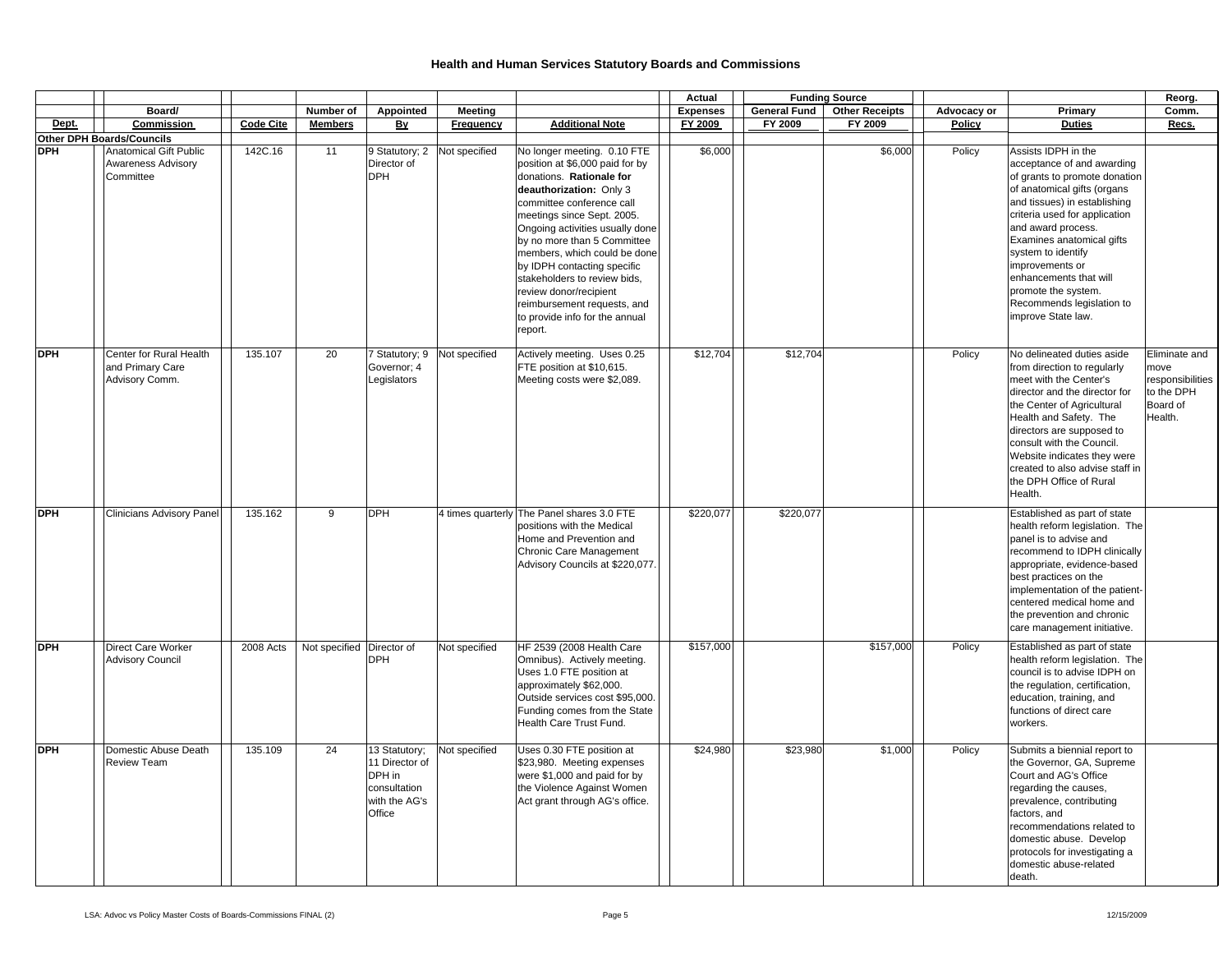|            |                                                                                                  |                  |                                                                                                  |                                                                                         |                |                                                                                                                                                  | Actual          |                     | <b>Funding Source</b> |             |                                                                                                                                                                                                                                                                                                                                | Reorg.                                                                                                                                           |
|------------|--------------------------------------------------------------------------------------------------|------------------|--------------------------------------------------------------------------------------------------|-----------------------------------------------------------------------------------------|----------------|--------------------------------------------------------------------------------------------------------------------------------------------------|-----------------|---------------------|-----------------------|-------------|--------------------------------------------------------------------------------------------------------------------------------------------------------------------------------------------------------------------------------------------------------------------------------------------------------------------------------|--------------------------------------------------------------------------------------------------------------------------------------------------|
|            | Board/                                                                                           |                  | Number of                                                                                        | Appointed                                                                               | <b>Meeting</b> |                                                                                                                                                  | <b>Expenses</b> | <b>General Fund</b> | <b>Other Receipts</b> | Advocacy or | Primary                                                                                                                                                                                                                                                                                                                        | Comm.                                                                                                                                            |
| Dept.      | Commission                                                                                       | <b>Code Cite</b> | <b>Members</b>                                                                                   | <u>Ву</u>                                                                               | Frequency      | <b>Additional Note</b>                                                                                                                           | FY 2009         | FY 2009             | FY 2009               | Policy      | <b>Duties</b>                                                                                                                                                                                                                                                                                                                  | Recs.                                                                                                                                            |
| <b>DPH</b> | Early Childhood Iowa<br>Council                                                                  | 135.173          | Not specified Interested                                                                         | organizations<br>formally ask<br>the Council to<br>become a<br>member.                  | Not specified  | Actively meeting. Federally<br>funded. Uses 1.10 FTE<br>positions.                                                                               | \$84,000        |                     | \$84,000              | Policy      | Federally funded. Oversees<br>the development of an lowa<br>early childhood system to<br>address the needs of children<br>ages zero through five.<br>Works with the<br>Empowerment Board.<br>Reports annually to the<br>Governor and GA. A steering children and<br>committee controls working<br>groups.                      | Absorb the<br>duties of the<br><b>State Child</b><br>Care Advisory<br>Council.<br>NOTE: Would<br>need to expand<br>to cover all<br>not just 0-5. |
| <b>DPH</b> | Electronic Health<br><b>Information Advisory</b><br>Council                                      | 135.156          | Minimum of 17 13 by the<br>no maximum<br>specified.<br>Director of<br>DPH has<br>discretion over | Director of<br>DPH: 4<br>Legislators ex<br>officio                                      | Not specified  | General Fund. The Executive<br>Committee and the Council<br>use 1.0 FTE position at<br>\$78,542. Meeting expenses<br>were \$1,644.               | \$80,186        | \$80,186            |                       | Policy      | Established as part of state<br>health reform legislation, the<br>lowa e-Health Project is a<br>collaborative effort to plan<br>and promote the adoption<br>and use of health information                                                                                                                                      | Eliminate and<br>move<br>responsibilities<br>to the DPH<br>Board of<br>Health.                                                                   |
| <b>DPH</b> | <b>Executive Committee of</b><br>the Electronic Health<br><b>Information Advisory</b><br>Council | 135.156          | 9                                                                                                | Statutory                                                                               | Not specified  | Although it is a part of the<br>Advisor Council, members are<br>compensated, have specified<br>duties, and it is established in<br>statute.      | \$0             | \$0                 | \$0                   | Policy      | technology (health IT) and the Eliminate and<br>electronic exchange of health   move<br>information in Iowa.                                                                                                                                                                                                                   | responsibilities<br>to the DPH<br>Board of<br>Health.                                                                                            |
| <b>DPH</b> | <b>Emergency Medical</b><br>Services (EMS) Advisory<br>Council                                   | 147A.2           | 14                                                                                               | Director of<br><b>DPH</b>                                                               | Not specified  | Previously funded by the<br>Healthy Iowans Tobacco Trust<br>Fund for FY 2009. Will now be<br>funded by the General Fund<br>beginning in FY 2010. | \$4,078         |                     | \$4,078               | Policy      | The EMS advisory council<br>shall advise the director and<br>develop policy<br>recommendations concerning<br>the regulation, administration,<br>and coordination of<br>emergency medical services<br>in the state.                                                                                                             |                                                                                                                                                  |
| <b>DPH</b> | Governor's Council on<br>Physical Fitness and<br>Nutrition                                       | 135.27A          | 12                                                                                               | Governor                                                                                | Not specified  | General Fund. Actively<br>meeting. No FTEs dedicated.                                                                                            | \$5,502         | \$5,502             |                       | Policy      | Assists IDPH in developing a<br>strategy for implementation of<br>the statewide comprehensive<br>plan for nutrition and physical<br>activity developed by lowans<br>Fit for Life. Also provides<br>oversight for the lowa<br>Governor's Challenge for<br>Physical Fitness and<br>Nutrition, administered by the<br>department. |                                                                                                                                                  |
| <b>DPH</b> | <b>Governmental Public</b><br><b>Health Advisory</b><br>Committee                                | 135A.4           | to a maximum of DPH; 1<br>of 23                                                                  | Minimum of 15 10-18 Director Not specified<br>Statutory; 4 ex<br>officio<br>Legislators |                | HF 811 (FY 2010 HHS<br>Approps Act) Public Health<br>Modernization. Used 0.25 FTE<br>position in FY 2009 at \$26,616.                            | \$26,616        | \$26,616            | \$0                   | Policy      | Advises IDPH on the<br>administration and<br>implementation of the Public<br>Health Modernization Act.                                                                                                                                                                                                                         |                                                                                                                                                  |
| <b>DPH</b> | <b>Governmental Public</b><br><b>Health Evaluation</b><br>Committee                              | 135A.5           | 11 to 13                                                                                         | Director of<br><b>DPH</b>                                                               |                | HF 811 (FY 2010 HHS<br>Approps Act) Public Health<br>Modernization. Used 0.25 FTE<br>position in FY 2009 at \$22,483.                            | \$22,483        | \$22,483            | \$0                   | Policy      | Advises IDPH on the<br>administration and<br>implementation of the Public<br>Health Modernization Act.                                                                                                                                                                                                                         |                                                                                                                                                  |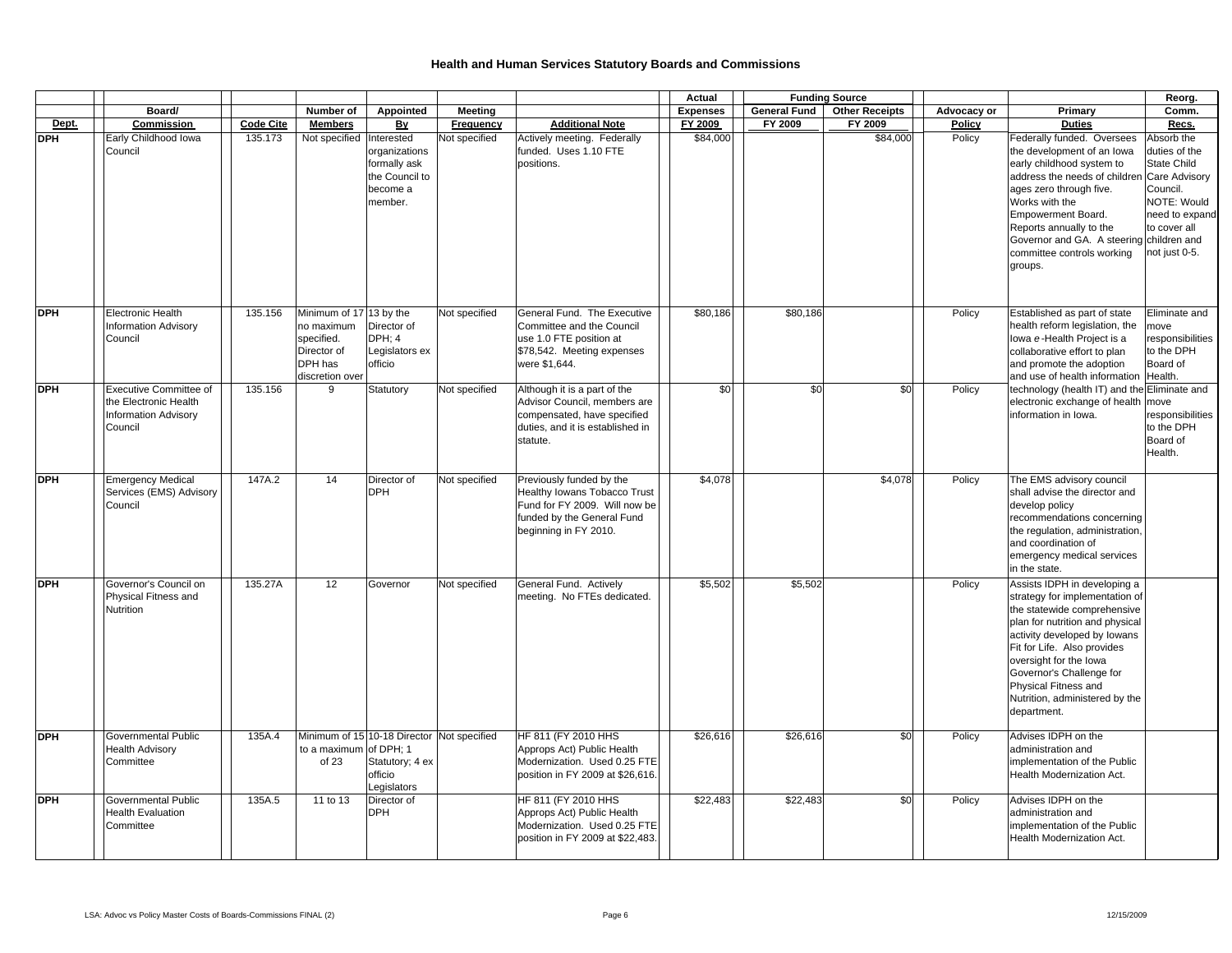|            |                                                                                          |                  |                            |                                                                                                         |                                                                                                                                                                                                         | Actual          |                     | <b>Funding Source</b> |                                                                                                        |                                                                                                                                                                                                                                                                                                                                                                                                                                                                                                                                                                                                                     | Reorg.                                                                         |
|------------|------------------------------------------------------------------------------------------|------------------|----------------------------|---------------------------------------------------------------------------------------------------------|---------------------------------------------------------------------------------------------------------------------------------------------------------------------------------------------------------|-----------------|---------------------|-----------------------|--------------------------------------------------------------------------------------------------------|---------------------------------------------------------------------------------------------------------------------------------------------------------------------------------------------------------------------------------------------------------------------------------------------------------------------------------------------------------------------------------------------------------------------------------------------------------------------------------------------------------------------------------------------------------------------------------------------------------------------|--------------------------------------------------------------------------------|
|            | Board/                                                                                   |                  | Number of                  | Appointed<br><b>Meeting</b>                                                                             |                                                                                                                                                                                                         | <b>Expenses</b> | <b>General Fund</b> | <b>Other Receipts</b> | Advocacy or                                                                                            | Primary                                                                                                                                                                                                                                                                                                                                                                                                                                                                                                                                                                                                             | Comm.                                                                          |
| Dept.      | Commission                                                                               | <b>Code Cite</b> | <b>Members</b>             | By<br>Frequency                                                                                         | <b>Additional Note</b>                                                                                                                                                                                  | FY 2009         | FY 2009             | FY 2009               | <b>Policy</b>                                                                                          | <b>Duties</b>                                                                                                                                                                                                                                                                                                                                                                                                                                                                                                                                                                                                       | Recs.                                                                          |
| <b>DPH</b> | <b>Health Facilities Council</b>                                                         | 135.62           | $5^{\circ}$                | Governor<br>1 annually in<br>July; other<br>meetings as<br>needed                                       | Collected fees for the<br>Certificate of Need Program<br>are deposited in the General<br>Fund. Uses 1.0 FTE position<br>at \$100,192. Meeting<br>expenses totaled \$1,306.<br>Actively Meeting.         | \$101,498       | \$101,498           |                       | Policy                                                                                                 | Certificate of Need is a<br>regulatory review process<br>that requires application to<br>IDPH for and receipt of a<br>certificate of need prior to the<br>offering or development of a<br>new or changed institutional<br>health service. Potential<br>applicants include hospitals,<br>nursing homes, outpatient<br>surgery centers or anyone<br>purchasing medical<br>equipment valued above \$1.5<br>million. Projects proposed by<br>providers are reviewed by<br>department staff and the<br><b>State Health Facilities</b><br>Council against the criteria<br>specified in the law (lowa<br>Code 135.61-.83). |                                                                                |
| <b>DPH</b> | Medical Home System<br><b>Advisory Council</b>                                           | 135.159          | 15                         | 14 Statutory; 1 Not specified<br>Governor                                                               | General Fund. The Council<br>shares 3.0 FTE positions with<br>the Clinicians Panel and<br>Prevention and Chronic Care<br>Management Advisory Council<br>at \$220,077. Meeting<br>expenses were \$1,684. | \$221,761       | \$221,761           |                       | Policy                                                                                                 | Establishes as part of state<br>health reform legislation that<br>the council will develop a<br>statewide patient-centered<br>medical home system in<br>lowa.                                                                                                                                                                                                                                                                                                                                                                                                                                                       | Eliminate and<br>move<br>responsibilities<br>to the DPH<br>Board of<br>Health. |
| <b>DPH</b> | <b>Prevention and Chronic</b><br>Care Management<br><b>Advisory Council</b>              | 135.161          | Not specified Director of  | Not specified<br>DPH                                                                                    | General Fund. The Council<br>shares 3.0 FTE positions with<br>the Clinicians Panel and the<br><b>Medical Homes Advisory</b><br>Council at \$220,077. Meeting<br>expenses were \$398.                    | \$220,475       | \$220,475           |                       | Policy                                                                                                 | Establishes as part of state<br>health reform legislation that<br>the council shall develop a<br>state initiative for prevention<br>and chronic care<br>management.                                                                                                                                                                                                                                                                                                                                                                                                                                                 |                                                                                |
| <b>DPH</b> | Hemophilia Advisory<br>Council                                                           | 135N.3           | 12                         | 3 Statutory; 9 No less than four Health Care Trust Fund but<br>by the Director times per year<br>of DPH | funding was discontinued per<br>HF 811 (FY 2010 HHS<br>Approps Act). It cannot be<br>supported after FY 2010<br>without funding.                                                                        | \$279           | \$279               |                       | Advocacy                                                                                               | Advises the DPH on<br>legislative or administrative<br>changes to policies and<br>programs, standards of care,<br>and the development of<br>community-based initiatives.                                                                                                                                                                                                                                                                                                                                                                                                                                            | Eliminate and<br>move<br>responsibilities<br>to the DPH<br>Board of<br>Health. |
| <b>DPH</b> | Patient Autonomy in<br><b>Health Care Decisions</b><br>Pilot Project Advisory<br>Council | 2008 Acts        | Not specified 3 Statutory; | Not specified<br>additional<br>members by<br>the Director of<br>DPH                                     | HF 2539 in 2008. Not Funded.<br>Staffing covered by 0.10 of<br>existing staff at \$10,000<br>approximately. Actively<br>meeting.                                                                        | \$10,000        | \$10,000            |                       | 2008 Acts; tech.<br>not in existence<br>but is providing a<br>recommendation<br>to become<br>codified. | Established as part of state<br>health reform legislation. The<br>council is to establish a two-<br>year community coalition to<br>consider implementation of a<br>Physician Order Life-<br>Sustaining Treatment pilot<br>project.                                                                                                                                                                                                                                                                                                                                                                                  |                                                                                |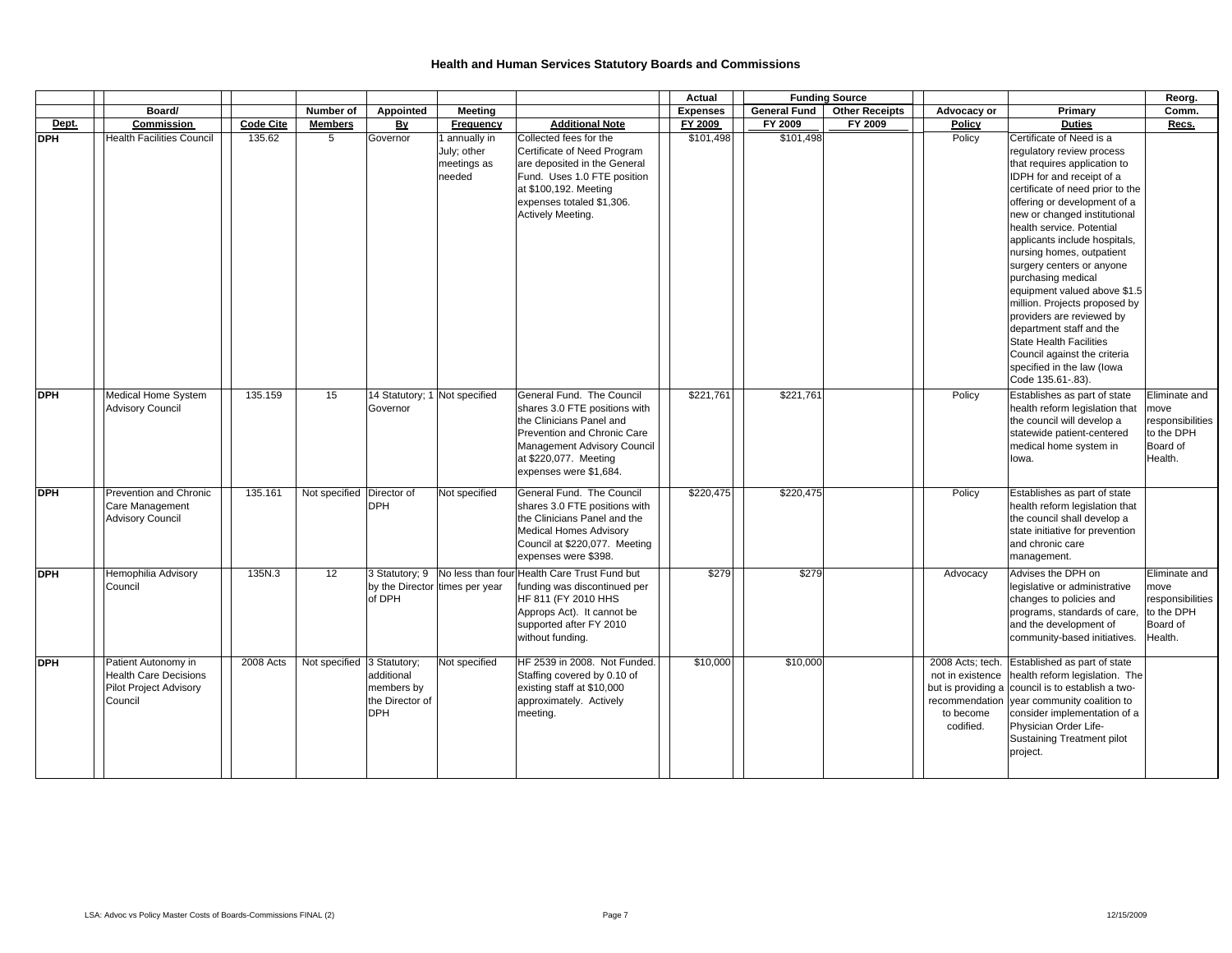|            |                                                          |                  |                                                                                        |                                                                                                        |                                 |                                                       | Actual          |              | <b>Funding Source</b> |             |                                                                                                                                                                                                                                                                                                                               | Reorg.                                                                                                                                                                                                                                                                                                                                                   |
|------------|----------------------------------------------------------|------------------|----------------------------------------------------------------------------------------|--------------------------------------------------------------------------------------------------------|---------------------------------|-------------------------------------------------------|-----------------|--------------|-----------------------|-------------|-------------------------------------------------------------------------------------------------------------------------------------------------------------------------------------------------------------------------------------------------------------------------------------------------------------------------------|----------------------------------------------------------------------------------------------------------------------------------------------------------------------------------------------------------------------------------------------------------------------------------------------------------------------------------------------------------|
|            | Board/                                                   |                  | Number of                                                                              | Appointed                                                                                              | Meeting                         |                                                       | <b>Expenses</b> | General Fund | <b>Other Receipts</b> | Advocacy or | Primary                                                                                                                                                                                                                                                                                                                       | Comm.                                                                                                                                                                                                                                                                                                                                                    |
| Dept.      | Commission                                               | <b>Code Cite</b> | <b>Members</b>                                                                         | Вy                                                                                                     | Frequency                       | <b>Additional Note</b>                                | FY 2009         | FY 2009      | FY 2009               | Policy      | <b>Duties</b>                                                                                                                                                                                                                                                                                                                 | Recs.                                                                                                                                                                                                                                                                                                                                                    |
| <b>DPH</b> | State Board of Health                                    | 136              | 11                                                                                     | Governor                                                                                               | Minimum of 6<br>times per year. | General Fund. No dedicated<br>FTE time.               | \$7,551         | \$7,551      |                       | Policy      | Serves as the policy-making<br>body for IDPH. It has the<br>powers and duties to adopt,<br>promulgate, amend and<br>repeal rules and regulations.<br>and advise or make<br>recommendations to the<br>governor, General Assembly,<br>and the director of public<br>health, on public health,<br>hygiene, and sanitation.       | Absorb the<br>duties of the<br>Adv. Council<br>on Brain<br>Injuries, the<br>Center for<br><b>Rural Health</b><br>and Primary<br>Care Adv.<br>Committee, the<br>E-Health<br>Information<br>Adv. Council,<br>the Medical<br>Home System<br>Adv. Council,<br>the State<br>Medical<br>Examiner Adv.<br>Council, and<br>the Trauma<br>System Adv.<br>Council. |
| <b>DPH</b> | <b>State Medical Examiner</b><br><b>Advisory Council</b> | 691.6C           | Minimum of 9<br>but the<br>Medical<br>Examiner may Examiner in<br>add as<br>necessary. | $\sqrt{9}$ Statutory<br>and others by<br>the Medical<br>consultation<br>with the<br>Director of<br>DPH | Minimum of 4<br>times per year. | General Fund. Actively<br>meeting. No FTEs dedicated. | \$289           | \$289        |                       | Policy      | A State Medical Examiner<br>advisory council is<br>established to advise and<br>consult with the state medical<br>examiner on a range of<br>issues affecting the<br>organization and functions of<br>the office the of the state<br>medical examiner and the<br>effectiveness of the medical<br>examiner system in the state. | Eliminate and<br>move<br>responsibilities<br>to the DPH<br>Board of<br>Health.                                                                                                                                                                                                                                                                           |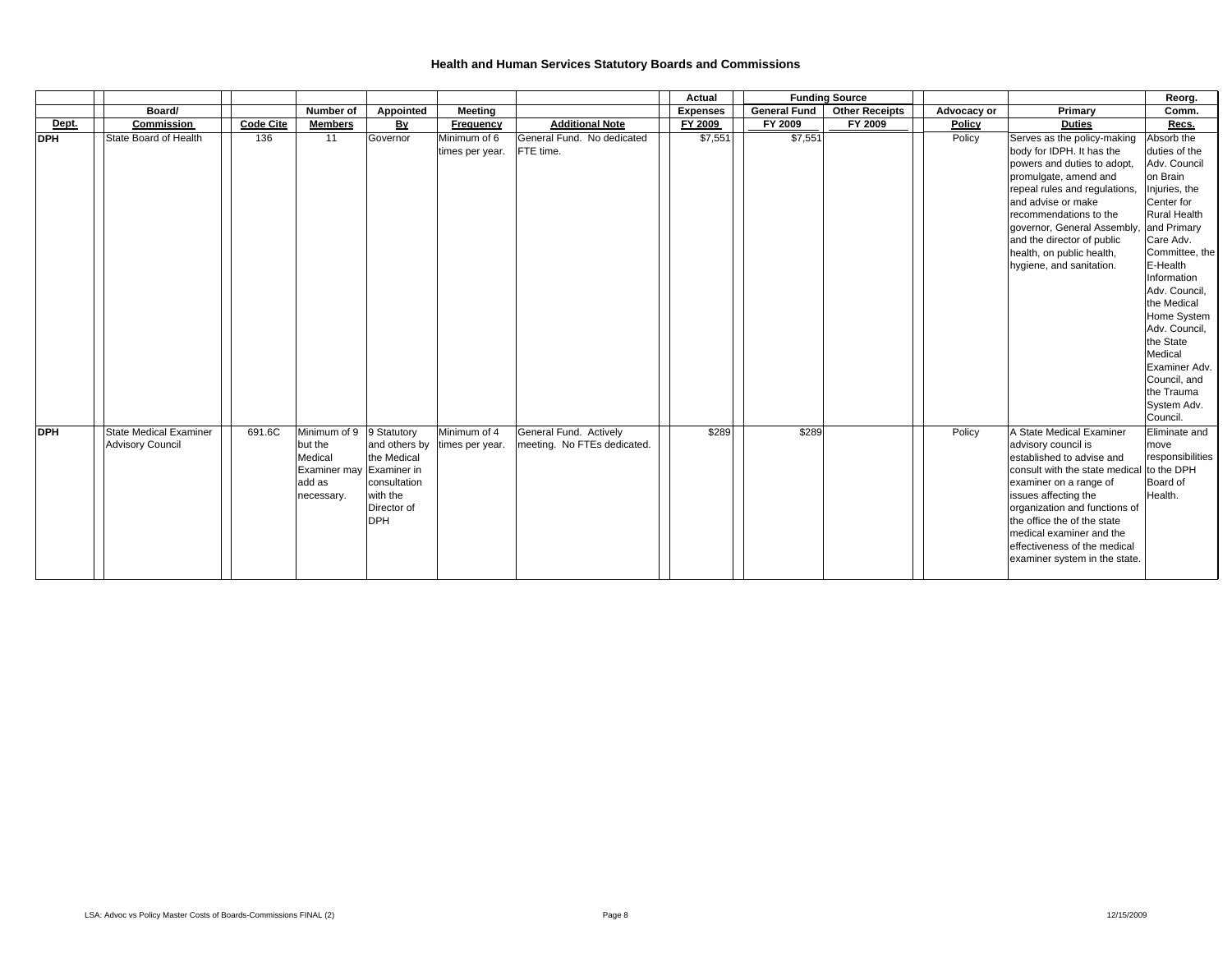|            |                                                                                                      |                  |                             |                                         |               |                                                                                                                                                                                                                                                                                                                                                                                                                                                                                                                                                                                                                                                                                                                    | Actual          |                     | <b>Funding Source</b> |             |                                                                                                                                                                                                                                                                                                                                                                                                                                                                                                                                                                                                                                                                                                                                                                                                            | Reorg. |
|------------|------------------------------------------------------------------------------------------------------|------------------|-----------------------------|-----------------------------------------|---------------|--------------------------------------------------------------------------------------------------------------------------------------------------------------------------------------------------------------------------------------------------------------------------------------------------------------------------------------------------------------------------------------------------------------------------------------------------------------------------------------------------------------------------------------------------------------------------------------------------------------------------------------------------------------------------------------------------------------------|-----------------|---------------------|-----------------------|-------------|------------------------------------------------------------------------------------------------------------------------------------------------------------------------------------------------------------------------------------------------------------------------------------------------------------------------------------------------------------------------------------------------------------------------------------------------------------------------------------------------------------------------------------------------------------------------------------------------------------------------------------------------------------------------------------------------------------------------------------------------------------------------------------------------------------|--------|
|            | Board/                                                                                               |                  | Number of                   | Appointed                               | Meeting       |                                                                                                                                                                                                                                                                                                                                                                                                                                                                                                                                                                                                                                                                                                                    | <b>Expenses</b> | <b>General Fund</b> | <b>Other Receipts</b> | Advocacy or | Primary                                                                                                                                                                                                                                                                                                                                                                                                                                                                                                                                                                                                                                                                                                                                                                                                    | Comm.  |
| Dept.      | Commission                                                                                           | <b>Code Cite</b> | <b>Members</b>              | By                                      | Frequency     | <b>Additional Note</b>                                                                                                                                                                                                                                                                                                                                                                                                                                                                                                                                                                                                                                                                                             | FY 2009         | FY 2009             | FY 2009               | Policy      | <b>Duties</b>                                                                                                                                                                                                                                                                                                                                                                                                                                                                                                                                                                                                                                                                                                                                                                                              | Recs.  |
| <b>DPH</b> | <b>State Substitute Medical</b><br>Decision Making Board                                             | 135.28           | Not specified Director of   | DPH and the<br>State Board of<br>Health | Not specified | General Fund. Not actively<br>meeting. Existing staff spends<br>four hours of time on workload<br>annually. Rationale for<br>deauthorization: Prior to<br>2005, only 4 requests for<br>decisions per year. Only five<br>have been acceptable requests<br>since December of 2005 and<br>only four of those were<br>approved by the Board. No<br>requests have been accepted<br>since May of 2007. The State<br>may be better served by<br>establishing a "public<br>guardianship program." Iowa<br>is 1 of 16 states without this<br>system. Public guardianship is<br>the appointment and<br>responsibility of a public official<br>or publicly funded organization<br>to serve as legal guardian if<br>necessary. | Minimal         |                     |                       | Policy      | Duties of the state board<br>reference local boards.<br>There are no local boards, so<br>following pertain to state<br>board:<br>· Formulate rules, policies<br>and guidelines for local<br>boards.<br>• Develop and approve<br>administrative rules.<br>• Act as a substitute decision<br>maker if a local board does<br>not exist or where the<br>majority of the members of a<br>local board have a conflict of<br>interest. (See below).<br>· Issue subpoenas when<br>necessary.<br>• Review and decide appeals<br>from decisions of local<br>boards.<br>Local substitute medical<br>decision-making boards:<br>Counties may establish local<br>boards for patients who are<br>incapable of making their own<br>medical care decisions and<br>who have no other surrogate<br>decision maker available. |        |
| <b>DPH</b> | <b>Technical Advisory</b><br><b>Committee for Radiation</b><br>Machines and<br>Radioactive Materials | 136C             | 10 <sup>1</sup>             | Director of<br><b>DPH</b>               | Not specified | General Fund. Not actively<br>meeting. Rationale for<br>deauthorization: This<br>committee has not met for a<br>number of years and there are<br>plans to remove reference to<br>this committee from<br>administrative rules in the<br>future.                                                                                                                                                                                                                                                                                                                                                                                                                                                                     | None            |                     |                       | Policy      | Assist and advise the<br>department on administering<br>the duties of the Code<br>chapter.                                                                                                                                                                                                                                                                                                                                                                                                                                                                                                                                                                                                                                                                                                                 |        |
| <b>DPH</b> | <b>Tobacco Use Prevention</b><br>and Control Advisory<br>Council                                     | 142A             | Not specified Not specified |                                         | Not specified | The Council serves at the<br>pleasure of the Commission.<br>One has yet to be established.                                                                                                                                                                                                                                                                                                                                                                                                                                                                                                                                                                                                                         | None            |                     |                       |             | The Council serves at the<br>pleasure of the Commission.<br>One has yet to be<br>established.                                                                                                                                                                                                                                                                                                                                                                                                                                                                                                                                                                                                                                                                                                              |        |